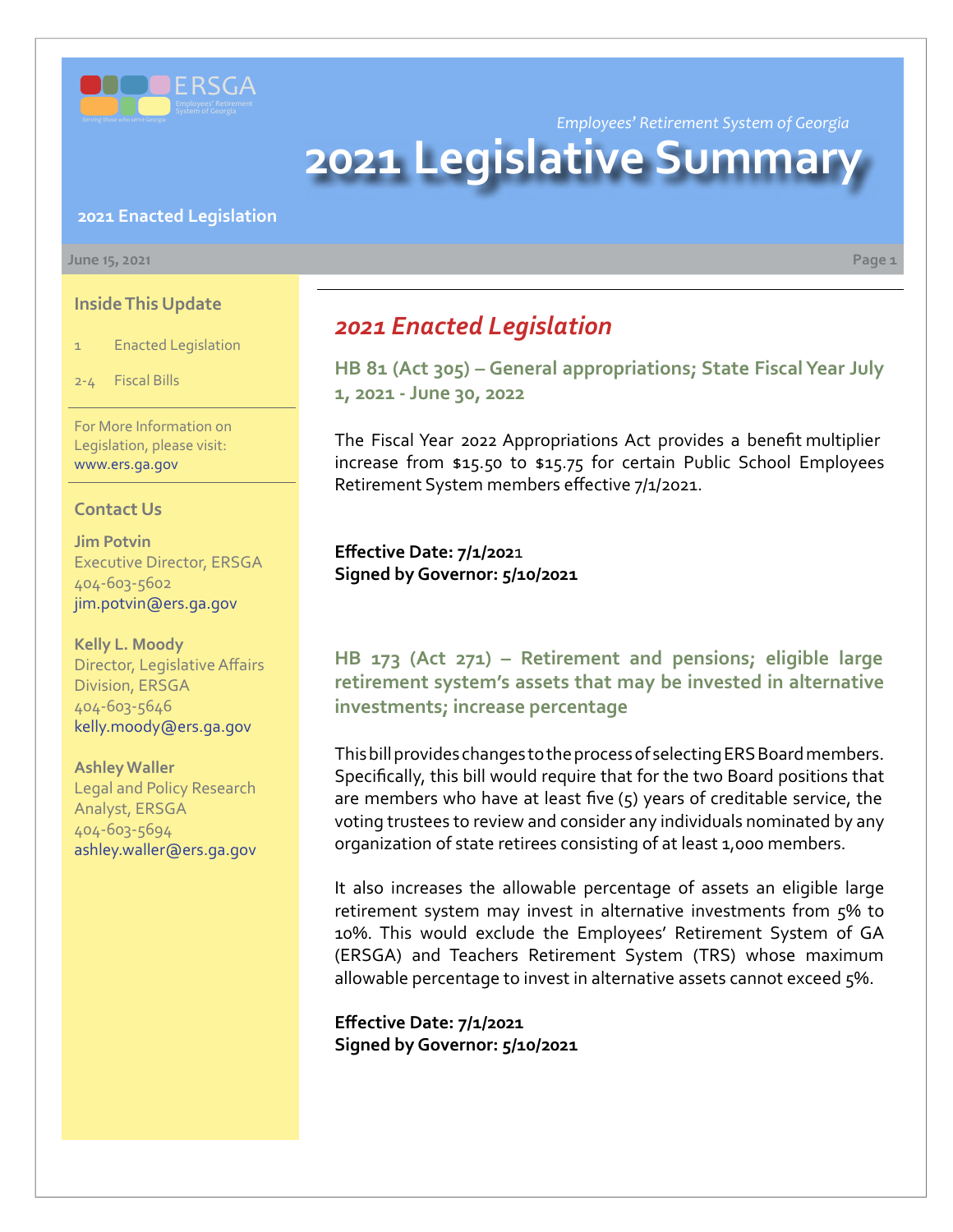# *Fiscal Bills forwarded for Actuarial Study*

## **[HB 191](https://www.legis.ga.gov/legislation/59115) – [Georgia Legislative Retirement System; employee contributions; change certain](https://www.legis.ga.gov/legislation/59115)  provisions**

This bill increases Legislative Retirement System (LRS) member's monthly benefit payable at retirement by increasing the multiplier from \$36 to \$50. LRS member contributions will also increase to 9.5% of monthly salary. Retired members will also get the \$50 multiplier increase included in their retirement benefit calculation. These increases will be effective 7/1/22.

This legislation also defines "Monthly Salary" to mean the full rate of the total combined regular monthly salary, not including any per diems, allowances, or expense reimbursements payable to a member, plus any additional regular monthly salary payable to the member pursuant to resolution adopted by the General Assembly. "Term of office" is also defined in this bill as the period of time beginning when an individual receives his or her commission as a member of the General Assembly from the Secretary of State, which commission is issued in accordance to law until the second Monday in January of the next odd-numbered year.

# **[HB 657](https://www.legis.ga.gov/legislation/60125) – [Employees' Retirement System; certain sworn law enforcement officers to be eligible](https://www.legis.ga.gov/legislation/60125)  for regular retirement benefits at the age of 55 years; allow**

This bill expands the current retirement eligibility and benefits applying to certain law enforcement personnel who are ERS members so as to include officers, deputy commissioners, and commissioners of the Motor Carrier Compliance Division and the Capitol Police Division of the Department of Public Safety.

Under this legislation, which would become effective July 1, 2022, such groups of ERS members would be eligible to retire with normal benefits at the age of 55, provided they had at least 10 years of creditable service, and would also be eligible for Injury in the Line of Duty provisions as well as purchase of applicable, local creditable service.

# **[HB 780 – Retirement and pensions; membership of full-time judges of the state-wide business](https://www.legis.ga.gov/legislation/60559)  court in the retirement plan established for appellate court judges; provide**

Currently, any individual employed as the State-wide Business Court Judge is eligible for retirement plan membership under JRS.

This bill would change such eligibility so that the State-wide Business Court Judge, on and after July 1, 2022, would no longer be eligible for JRS, but instead for the special provisions under ERS provided to judges of the Appellate and Supreme Courts.

The term "appellate court judge" is amended to include the State-wide Business Court Judge, and a new Code section is added to allow for the transfer of service for such judge from JRS to ERS. It also amends JRS statute so that current eligibility provisions in JRS are capped from July 1, 2020 to July 1, 2022.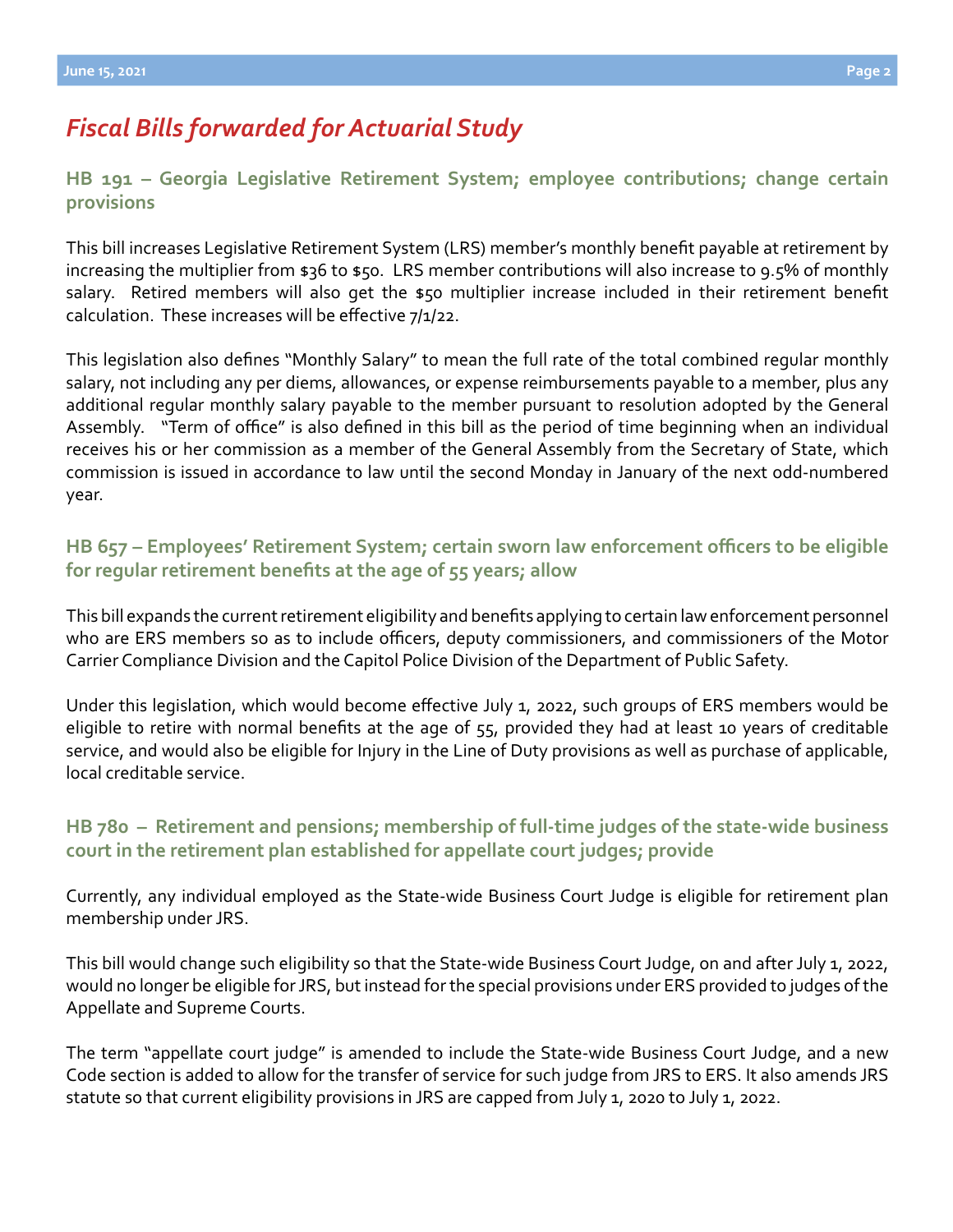### **[HB 824 – Georgia Legislative Retirement System; retirement allowance; increase](https://www.legis.ga.gov/legislation/60709)**

This bill increases Legislative Retirement System (LRS) member's monthly benefit payable at retirement by increasing the multiplier from \$36 to \$60. Retired members will also get the \$60 multiplier increase included in their retirement benefit calculation. These increases will be effective 7/1/22.

### **[HB 838](https://www.legis.ga.gov/legislation/60801) – [Georgia Legislative Retirement System; define certain terms; provide for a new form](https://www.legis.ga.gov/legislation/60801)  of retirement allowance**

This bill increases the monthly retirement benefit available to certain LRS members who served at least two (2) years as Speaker of the House of Representatives so that such members would receive 38% of his or her "average monthly salary," which would be effective July 1, 2022.

This legislation also defines "Average Monthly Salary" to mean the average of the monthly salary of a member during the 24 consecutive months of membership service producing the highest such average. Additionally, "Monthly Salary" is defined to mean the full rate of the total combined regular monthly salary, not including any per diems, allowances, or expense reimbursements payable to a member, plus any additional regular monthly salary payable to the member pursuant to resolution adopted by the General Assembly.

# **[HB 845](https://www.legis.ga.gov/legislation/60861) – [Georgia Legislative Retirement System; employee contributions; change certain](https://www.legis.ga.gov/legislation/60861)  provisions**

This bill increases LRS member contributions from 7.5% to 9.5% of monthly salary, where "Monthly Salary" is defined to mean the full rate of the total combined regular monthly salary, not including any per diems, allowances, or expense reimbursements payable to a member, plus any additional regular monthly salary payable to the member pursuant to resolution adopted by the General Assembly. This legislation also defines "Average Monthly Salary" to mean the average of the monthly salary of a member during the 24 consecutive months of membership service producing the highest such average.